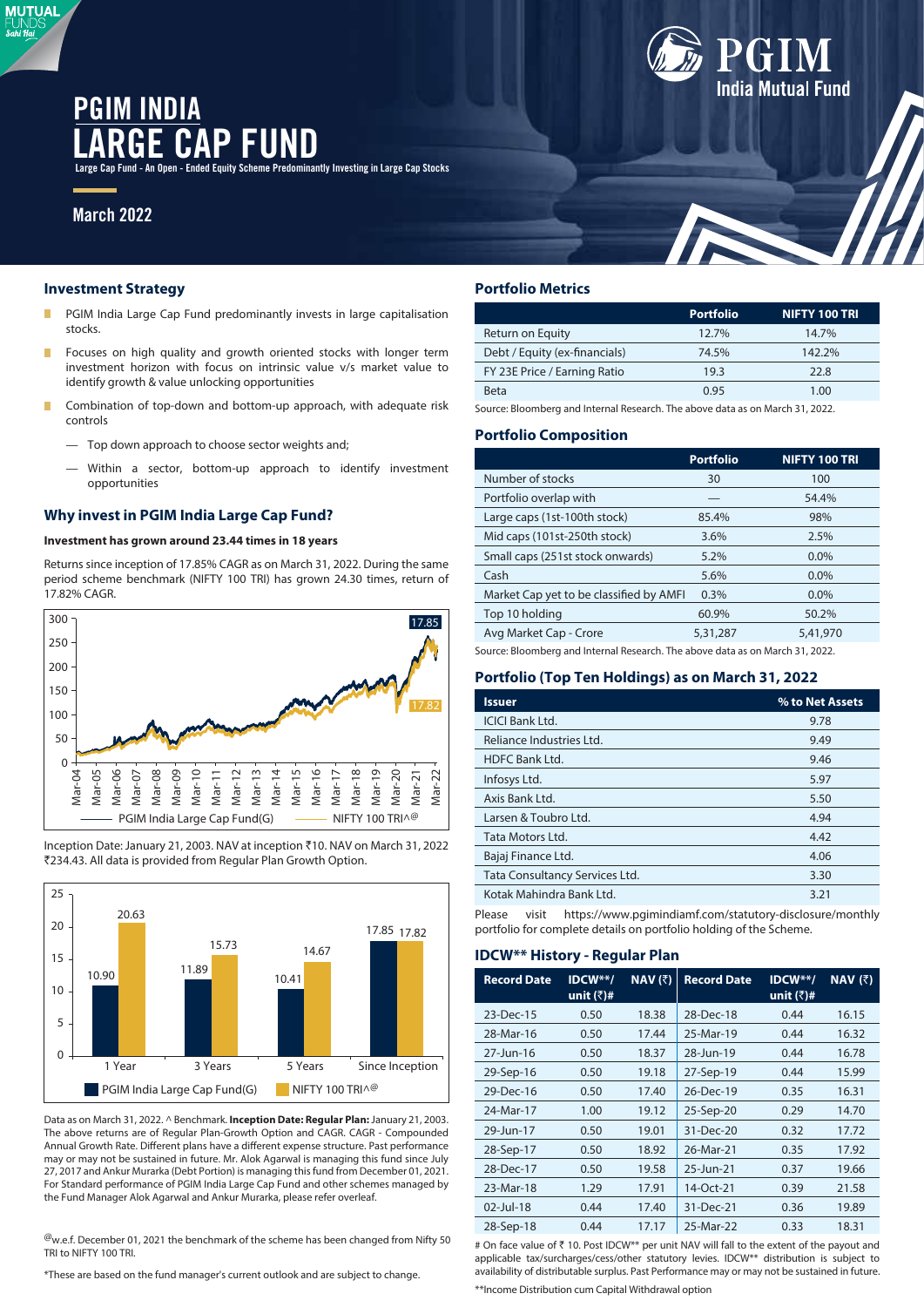## **Performance**

|                     | <b>Fund</b> |              | NIFTY 100 TRI@A |              | Nifty 50 TR Index# |              |
|---------------------|-------------|--------------|-----------------|--------------|--------------------|--------------|
| Period              | Returns (%) | Value (INR)* | Returns (%)     | Value (INR)* | Returns (%)        | Value (INR)* |
| <b>Regular Plan</b> |             |              |                 |              |                    |              |
| Last 1 Year         | 10.90       | 11,090       | 20.63           | 12,063       | 20.26              | 12,026       |
| Last 3 Years        | 11.89       | 14,014       | 15.73           | 15,506       | 15.87              | 15,563       |
| Last 5 Years        | 10.41       | 16,415       | 14.67           | 19,830       | 15.15              | 20,253       |
| Since Inception     | 17.85       | 2,34,430     | 17.82           | 2,32,986     | 17.19              | 2,10,306     |
| <b>Direct Plan</b>  |             |              |                 |              |                    |              |
| Last 1 Year         | 12.56       | 11,256       | 20.63           | 12,063       | 20.26              | 12,026       |
| Last 3 Years        | 13.49       | 14,622       | 15.73           | 15,506       | 15.87              | 15,563       |
| Last 5 Years        | 12.05       | 17,666       | 14.67           | 19,830       | 15.15              | 20,253       |
| Since Inception     | 14.14       | 33,970       | 14.01           | 33,626       | 13.72              | 32,831       |

Date of Inception: Regular Plan: January 21, 2003, Direct Plan: January 01, 2013.

All the above returns are of Growth Option and CAGR. CAGR – Compounded Annual Growth Rate.

^ Scheme Benchmark. # Standard Benchmark. \*Based on standard investment of ₹ 10,000 made at the beginning of the relevant period. Past performance may or may not be sustained in future and should not be used as a basis for comparison with other investments. Different plans have a different expense structure.

The above returns are as on March 31, 2022.

@ w.e.f. December 01, 2021 the benchmark of the scheme has been changed from Nifty 50 TRI to NIFTY 100 TRI.

Mr. Alok Agarwal is managing this fund since July 27, 2017 and Ankur Murarka (Debt Portion) is managing this fund from December 01, 2021.

## **Performance of other funds managed by Fund Manager Alok Agarwal as on March 31, 2022**

|                                          | <b>Last 1 Year</b> | <b>Last 3 Years</b> | <b>Last 5 Years</b> | <b>Managing Since</b> | Co-managed by          |
|------------------------------------------|--------------------|---------------------|---------------------|-----------------------|------------------------|
| PGIM India Hybrid Equity Fund            | 11.25              | 10.27               | 7.75                | June, 2016            | Ravi Adukia (Overseas) |
| CRISIL Hybrid 35+65 - Aggressive Index^  | 15.29              | 14.55               | 12.80               |                       | Kunal Jain (Debt)      |
| PGIM India Equity Savings Fund           | 10.03              | 7.91                | 7.10                | August 2016           | Hitash Dang (Equity)   |
| NIFTY Equity Savings Index <sup>Q@</sup> | 9.95               | 9.90                | 9.52                |                       | Puneet Pal (Debt)      |

Mr. Alok Agarwal is managing 3 schemes of PGIM India Mutual Fund.

@@w.e.f. December 01, 2021 the benchmark of the scheme has been changed from NIFTY 50 Hybrid Short Duration Debt 25:75 Index to NIFTY Equity Savings Index.

## **Performance of other funds managed by Fund Manager Ankur Murarka as on March 31, 2022**

|                                                                       | <b>Last 1 Year</b> | <b>Last 3 Years</b>                     | <b>Last 5 Years</b> | <b>Managing Since</b> | Co-managed by     |  |  |  |
|-----------------------------------------------------------------------|--------------------|-----------------------------------------|---------------------|-----------------------|-------------------|--|--|--|
| Top 3 Schemes Performance (%)                                         |                    |                                         |                     |                       |                   |  |  |  |
| PGIM India Corporate Bond Fund                                        | 4.63               | 7.09                                    | 6.22                | December 01, 2021     | <b>Puneet Pal</b> |  |  |  |
| CRISIL Corporate Bond Composite Index <sup><math>\wedge</math>@</sup> | 5.47               | 8.71                                    | 7.76                |                       |                   |  |  |  |
| PGIM India Banking and PSU Debt Fund                                  | 4.57               | 7.43                                    | 7.02                | December 01, 2021     | <b>Puneet Pal</b> |  |  |  |
| CRISIL Banking & PSU Debt Index^                                      | 5.14               | 7.74                                    | 7.52                |                       |                   |  |  |  |
| PGIM India Fixed Duration Fund - Series AY                            | 4.23               | 7.46                                    | $\qquad \qquad -$   | December 01, 2021     | <b>Puneet Pal</b> |  |  |  |
| CRISIL Composite Bond Fund Index^                                     | 4.48               | 8.22                                    | $\qquad \qquad -$   |                       |                   |  |  |  |
|                                                                       |                    | <b>Bottom 3 Schemes Performance (%)</b> |                     |                       |                   |  |  |  |
| PGIM India Dynamic Bond Fund                                          | 3.13               | 6.45                                    | 6.45                | December 01, 2021     | <b>Puneet Pal</b> |  |  |  |
| CRISIL Composite Bond Fund Index^                                     | 4.48               | 8.22                                    | 7.29                |                       |                   |  |  |  |
| PGIM India Arbitrage Fund                                             | 3.49               | 4.24                                    | 4.82                | December 01, 2021     | Utkarsh Katkoria  |  |  |  |
| Nifty 50 Arbitrage TR Index^                                          | 3.82               | 4.07                                    | 4.39                |                       | Hitash Dang       |  |  |  |
| PGIM India Gilt Fund                                                  | 3.59               | 6.74                                    | 6.30                | December 01, 2021     | <b>Puneet Pal</b> |  |  |  |
| CRISIL Dynamic Gilt Index^                                            | 4.17               | 7.74                                    | 6.78                |                       |                   |  |  |  |

Mr. Ankur Murarka is managing 9 schemes of PGIM India Mutual Fund.

@w.e.f. December 01, 2021, the benchmark of the scheme has been changed from CRISIL Composite Bond Fund Index to CRISIL Corporate Bond Composite Index.

Top three and bottom three schemes managed by the fund manager have been derived on the basis of last one year performance ending on March 31, 2022.

^ Scheme Benchmark. Past performance may or may not be sustained in future and should not be used as a basis for comparison with other investments. The above returns are of Reqular Plan - Growth Option of respective schemes. All the above returns are CAGR. CAGR - Compounded Annual Growth Rate. Different plans have a different expense structure.

On account of difference in scheme features, the performance of these schemes are not strictly comparable.

Returns for the benchmark have been calculated using TRI values.

Please refer www.pgimindiamf.com for details on performance of all schemes (including Direct Plan).